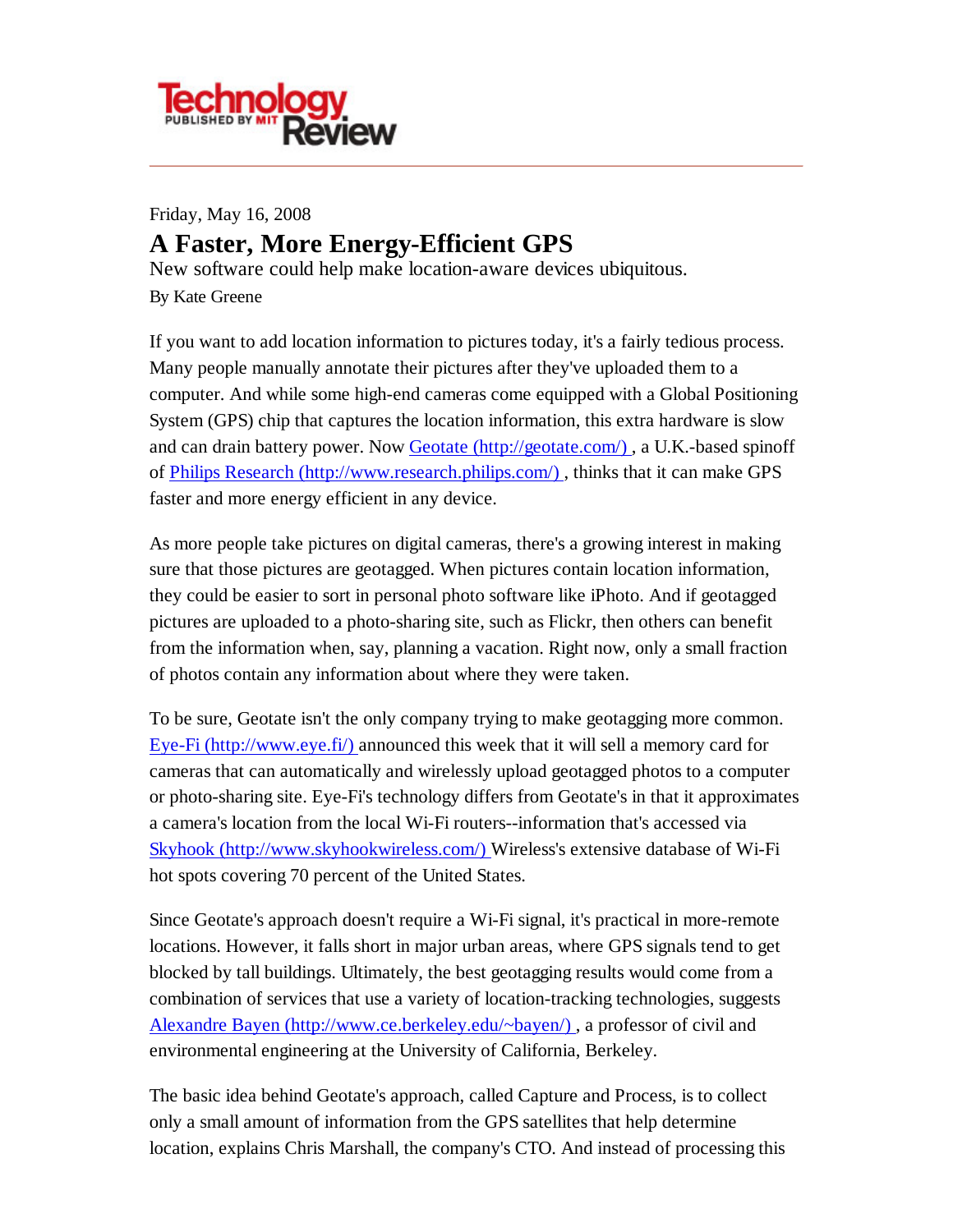information on a GPS chip within a gadget, it's processed, with the help of software developed at the company, on a computer when the photos are uploaded. "If you can do the processing in software," says Marshall, "then you don't need a dedicated chip."

Traditional GPS systems require a lot of electronics, including amplifiers, filters, an antenna, and a processing chip. A GPS-enabled device listens to signals, which contain orbit information, from the GPS satellites. Using this information, the device can calculate the distance between itself and the satellite, and from that determine where it is. But it can take 30 seconds for a satellite to stream its position to a GPS receiver. And only after the GPS system decodes the orbit information from four satellites can it calculate the location--a process that requires the processor to churn through a relatively large amount of data.

Geotate's approach is a redesign of the system that loses the processor. Instead, the hardware simply captures a small sample--200 milliseconds worth--of satellite orbit information and it stores it in memory. When a person uploads her pictures to a computer, the accompanying GPS data is used to calculate location information by employing the computer's processor and by querying Geotate's database of historic satellite positioning. The process requires only 10 millijoules of energy at the time the picture is taken, says Geotate's Marshall, which is about one-hundredth of the energy used in a traditional GPS system.

While the company doesn't provide any specific hardware, it is working with personal electronics companies to incorporate the approach in cameras. But ultimately, Geotate's product is the GPS processing software and the database used to locate the satellites after the fact. Marshall says that he expects Capture and Process add-ons for cameras to be available by the end of the year.

Bayen suspects that geotagging photos and other objects will start to be more popular in the coming years as people get more used to location-based services and location-aware devices such as the iPhone. It's unclear if Geotate's approach will be widely adopted in the industry, but it is approaching the industry wisely by attempting to solve energy-efficiency problems. In order to get more people to geotag their photos, says Bayen, the location technology needs to not drain the battery.

Copyright Technology Review 2008.

## **Upcoming Events**

**The Front End of Innovation (http://www.iirusa.com/feiusa/fei-home.xml)**